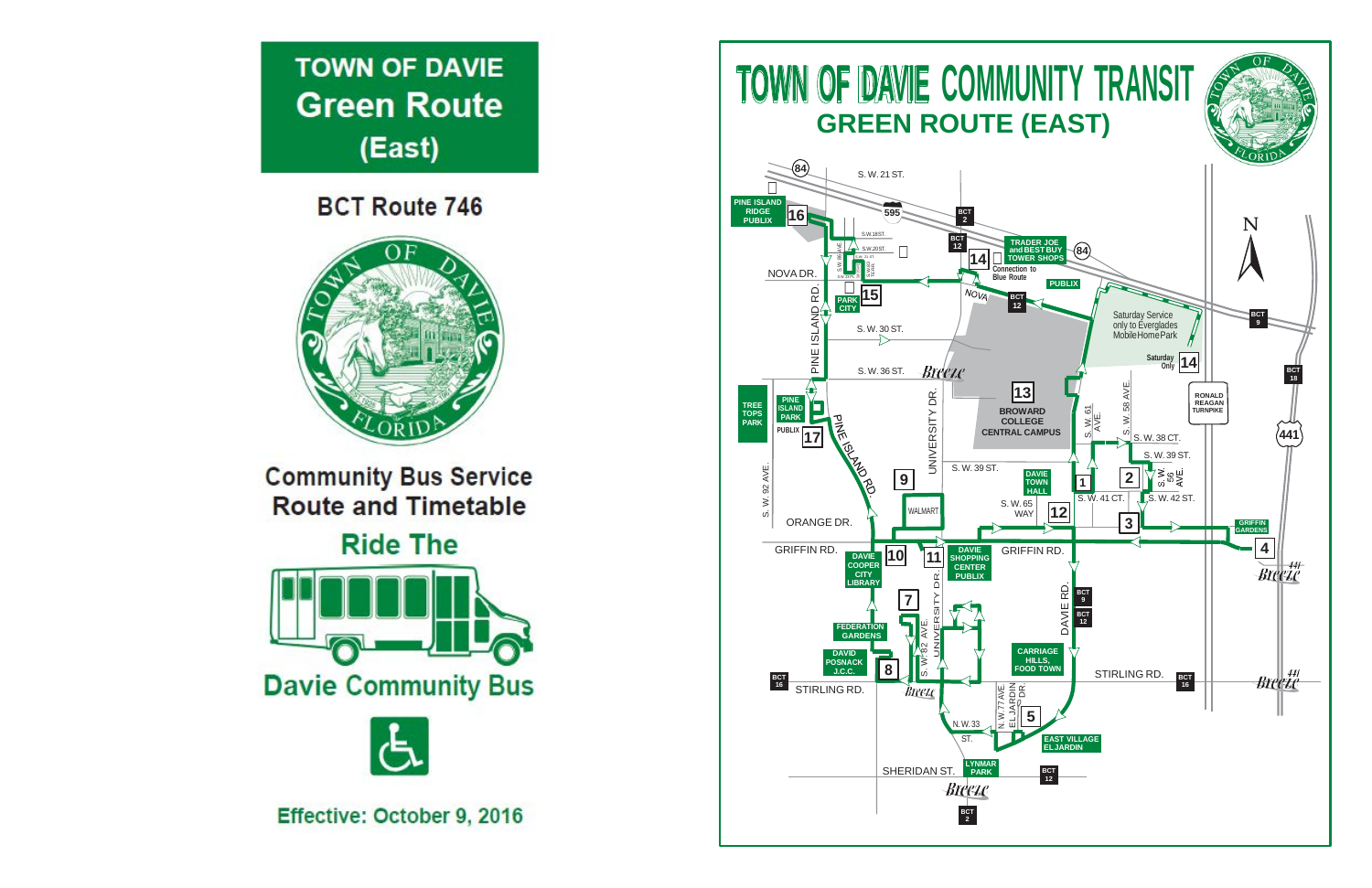### **TOWN OF DAVIE COMMUNITY BUS GREEN ROUTE SERVICE BCT ROUTE 748**

The Town of Davie and Broward County Transit (BCT) have partnered to provide the Green Community Bus Route. This community Bus service will increase the number of destinations and connections that can be reached through public transit. Destinations along the Green Route include Griffin Gardens Apartments, East Village El Jardin, Lynmar Park, Federation Gardens Apartments, Posnack/Jewish Community Center, Walmart at University Drive and Orange drive, Davie/Cooper CityLibrary,DavieShoppingCenterPublix,DavieTownHall,and Broward College, the Tower Shop Plaza, Park City Mobile Home, Pine Island Plaza and surrounding neighborhoods.

Connections are available from the Green Route to the following BCT routes 2, 9, 12, 16, University Breeze, and Davie Blue CommunityBusatParkCityMobileParkandTowerShopsplaza.

hurricane warning has been issued or if other hazards do not allow forthesafeoperationofthebus

The Blue Route does not operate on Sunday's and the following holidays observedbyTheTownofDavie:

- New Year's Day
- Thanksgiving Day
- Christmas Day

All buses on this route are air-conditioned and wheelchair accessible in accordance with the American with Disabilities Act (ADA). Bicycle racks are also provided. Please refer to this pamphletforinstructiononhowtocorrectlyusethebicycleracks.

The Green Route is free of charge, but riders making connections

To BCTroutesareexpectedtopaytheappropriatefares.

## **Hours of Operation**

#### **MondayThroughFriday:7:05am–8:05pm Saturday:8:00am–4:30pm**

#### **The Town of Davie Green Route operates approximately every 95 to 105 minutes.**

Bike Racks are available on The Town of Davie Blue Route Community Bus. Bike Racks are designed to carry two bikes only. It is important to have the operator's attention before loading and unloading your bike. As the bus approaches, have your bike ready to load. Remove any loose items that may fall off.

Please refer to the timetable and map on the reverse side of this pamphlet. The bus will operate as close to schedule as possible. Traffic conditions and/or inclement weather may cause the bus to arrive earlier or later than the expected time. Please allow yourself enough time when using this service.

- Always load your bike from the curbside of the street.
- Lower-Squeezethehandleandpulldowntoreleasethe folded bike rack.
- Lift your bike into the rack, fitting the wheels into the slots of the vacant position closest to the bus.
- Latch-Pull and release the support arm over the front tire, making sure the support arm is resting on the tire, not on thefenderorframe.

The Townof Davie Green Route will not operate once a

- Before exiting, notify the operator you are removing your bike.
- Pull the support arm off the tire. Movethe support arm downandoutoftheway. Liftyourbikeoutoftherack. Ifyourbikeistheonlyoneontherack,returntherackto the upright position.
- Movequickly tothecurb.

## **Holidays**

3,000copiesofthispublicdocumentwerepromulgatedat a gross cost of\$320.00 and \$0.128 percopy to Broward County Transit (BCT) and the Town of Davie.11/17

**AlsoiftheholidaysfallonaSundaytheyarenotobserved.**

#### **Information**

**For additional information about the Town of Davie community bus service routes and connections, call: (954)- 463-0845 For further information call 954-797-1173 Monday - Friday 9am - 5pm Hearing/speech impaired/TTY: 1-800-955-8770 (voice) or 1-800-955-8771 (TTD)**

Visit the Town of Davie web site at: **[www.davie-fl.gov](http://www.davie-fl.gov/)** to download and print this timetable

For additional information about BCT routes and connections, call: **BCT Rider Info: 954.357.8400** Hearing/speech impaired/TTY **954.357.8302**

#### **BIKE RACKS**

#### **LOADING**

#### **UNLOADING**

#### VisitBrowardCountyTransit'swebsiteat: **[www.Broward.org/BCT](http://www.broward.org/BCT)**



**BROWARD COUNTY BOARD OF COUNTY COMMISSIONERS TRANSIT DIVISION**

**Anequalopportunityemployerandproviderofservices. This publication can be made available in alternative formats**

**upon request by contacting 954-357-8400 or TTY 954-357-8302.**

#### **PROTECTIONS OF TITLE VI OF THE CIVIL RIGHTS ACT OF 1964 AS AMENDED**

Any person(s) or group(s) who believes that they have been subjected to discrimination because of race, color, or national origin, under any transit program or activity provided by Broward<br>County Transit (BCT), may call 954-357-8481 to file a Title VI discrimination complaint or write<br>to Broward County Transit Divis Plantation, FL 33324.

# **BCTRoute746**



# **Community Bus Service Route and Timetable**

**Ride The**





## **Effective: October 9, 2016**

# **TOWN OF DAVIE Green Route (East)**